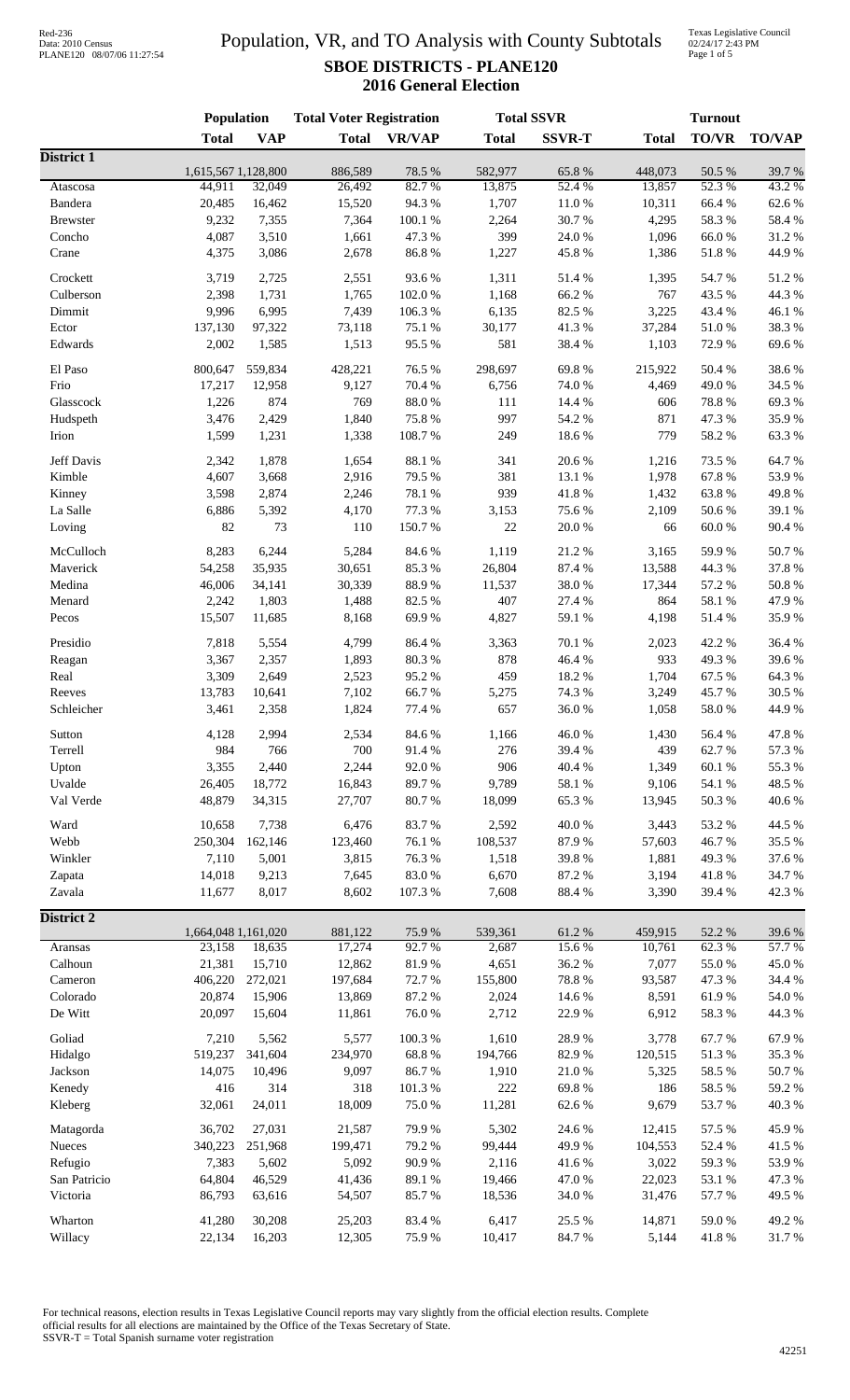# Data: 2010 Census PLANE120 08/07/06 11:27:54

### Population, VR, and TO Analysis with County Subtotals **SBOE DISTRICTS - PLANE120 2016 General Election**

Texas Legislative Council 02/24/17 2:43 PM Page 2 of 5

|                            | <b>Population</b>              |                   | <b>Total Voter Registration</b> |                   |                   | <b>Total SSVR</b> |                    | <b>Turnout</b>   |                            |  |
|----------------------------|--------------------------------|-------------------|---------------------------------|-------------------|-------------------|-------------------|--------------------|------------------|----------------------------|--|
|                            | <b>Total</b>                   | <b>VAP</b>        | <b>Total</b>                    | <b>VR/VAP</b>     | <b>Total</b>      | <b>SSVR-T</b>     | <b>Total</b>       | <b>TO/VR</b>     | <b>TO/VAP</b>              |  |
| District 3                 |                                |                   |                                 |                   |                   |                   |                    |                  |                            |  |
| Bee                        | 1,688,404 1,197,931<br>31,861  | 24,872            | 910,621<br>15,713               | 76.0%<br>63.2 %   | 545,084<br>8,739  | 59.9%<br>55.6%    | 472,885<br>8,486   | 51.9%<br>54.0%   | 39.5 %<br>34.1 %           |  |
| Bexar                      | 1,165,850                      | 838,857           | 641,505                         | 76.5 %            | 365,344           | 57.0%             | 331,585            | 51.7%            | 39.5 %                     |  |
| <b>Brooks</b>              | 7,223                          | 5,217             | 6,426                           | 123.2 %           | 5,721             | 89.0%             | 2,660              | 41.4%            | 51.0%                      |  |
| Duval                      | 11,782                         | 8,707             | 8,352                           | 95.9%             | 7,179             | 86.0%             | 4,277              | 51.2%            | 49.1 %                     |  |
| Gonzales                   | 19,807                         | 14,439            | 12,270                          | 85.0%             | 3,849             | 31.4 %            | 6,349              | 51.7%            | 44.0%                      |  |
| Hidalgo                    | 255,532                        | 164,681           | 103,549                         | 62.9%             | 84,427            | 81.5%             | 55,645             | 53.7%            | 33.8%                      |  |
| Jim Hogg                   | 5,300                          | 3,762             | 3,942                           | 104.8 %           | 3,555             | 90.2%             | 2,186              | 55.5 %           | 58.1 %                     |  |
| Jim Wells                  | 40,838                         | 29,080            | 26,511                          | 91.2%             | 19,682            | 74.2 %            | 12,555             | 47.4 %           | 43.2 %                     |  |
| Karnes                     | 14,824                         | 11,862            | 7,934                           | 66.9%             | 3,552             | 44.8%             | 4,281              | 54.0 %           | 36.1 %                     |  |
| Lavaca                     | 19,263                         | 14,815            | 13,259                          | 89.5%             | 1,248             | 9.4%              | 8,733              | 65.9%            | 58.9%                      |  |
|                            |                                |                   |                                 |                   |                   |                   |                    |                  |                            |  |
| Live Oak                   | 11,531<br>707                  | 9,177<br>588      | 7,260<br>708                    | 79.1 %<br>120.4 % | 2,203<br>198      | 30.3%<br>28.0%    | 4,302<br>499       | 59.3%<br>70.5 %  | 46.9%<br>84.9%             |  |
| McMullen<br>Starr          | 60,968                         | 40,290            | 31,985                          | 79.4 %            | 30,171            | 94.3%             | 11,851             | 37.1 %           | 29.4 %                     |  |
| Wilson                     | 42,918                         | 31,584            | 31,207                          | 98.8%             | 9,216             | 29.5 %            | 19,476             | 62.4 %           | 61.7%                      |  |
| <b>District 4</b>          |                                |                   |                                 |                   |                   |                   |                    |                  |                            |  |
|                            | 1,677,829 1,174,040            |                   | 809,756                         | 69.0%             | 245,104           | 30.3%             | 423,581            | 52.3 %           | 36.1%                      |  |
| Fort Bend                  | 95,093                         | 66,050            | 61,446                          | 93.0%             | 9,296             | 15.1 %            | 37,014             | 60.2%            | 56.0%                      |  |
| Harris                     | 1,582,736 1,107,990            |                   | 748,310                         | 67.5 %            | 235,808           | 31.5 %            | 386,567            | 51.7%            | 34.9%                      |  |
| District 5                 |                                |                   |                                 |                   |                   |                   |                    |                  |                            |  |
|                            | 1,689,618 1,283,748            |                   | 1,248,519                       | 97.3 %            | 260,277           | 20.8 %            | 808,649            | 64.8 %           | 63.0%                      |  |
| Bexar<br>Blanco            | 548,923                        | 410,630           | 403,236                         | 98.2%<br>98.0%    | 99,532<br>701     | 24.7 %<br>8.7%    | 267,106            | 66.2%            | 65.0%<br>70.9%             |  |
| Caldwell                   | 10,497<br>38,066               | 8,203<br>28,008   | 8,038<br>22,533                 | 80.5 %            | 7,503             | 33.3%             | 5,816<br>12,294    | 72.4 %<br>54.6 % | 43.9%                      |  |
| Comal                      | 108,472                        | 82,775            | 92,385                          | 111.6 %           | 14,352            | 15.5 %            | 63,136             | 68.3%            | 76.3%                      |  |
| Gillespie                  | 24,837                         | 19,796            | 18,959                          | 95.8%             | 1,797             | 9.5%              | 13,375             | 70.5 %           | 67.6 %                     |  |
|                            |                                |                   |                                 |                   |                   |                   |                    |                  |                            |  |
| Guadalupe                  | 131,533                        | 95,129            | 93,537                          | 98.3%             | 22,494            | 24.0%             | 58,127             | 62.1%            | 61.1%                      |  |
| Hays                       | 157,107                        | 118,346           | 121,593                         | 102.7%            | 27,592            | 22.7%             | 73,589             | 60.5%            | 62.2%                      |  |
| Kendall                    | 33,410                         | 25,311<br>39,611  | 29,072                          | 114.9%            | 3,284             | 11.3 %            | 20,435             | 70.3 %<br>67.3%  | 80.7%<br>58.8%             |  |
| Kerr<br>Llano              | 49,625<br>19,301               | 16,224            | 34,639<br>15,154                | 87.4 %<br>93.4 %  | 4,462<br>628      | 12.9%<br>4.1 %    | 23,297<br>10,630   | 70.1 %           | 65.5 %                     |  |
| Mason                      | 4,012                          | 3,161             | 2,962                           | 93.7%             | 429               | 14.5 %            | 2,063              | 69.6%            | 65.3%                      |  |
| San Saba                   | 6,131                          | 4,846             | 3,776                           | 77.9 %            | 626               | 16.6 %            | 2,357              | 62.4 %           | 48.6%                      |  |
| Travis                     | 557,704                        | 431,708           | 402,635                         | 93.3%             | 76,877            | 19.1 %            | 256,424            | 63.7%            | 59.4%                      |  |
| District 6                 |                                |                   |                                 |                   |                   |                   |                    |                  |                            |  |
|                            | 1,682,301 1,250,061            |                   | 984,198                         | 78.7 %            | 151,754           | 15.4 %            | 620,128            | 63.0%            | 49.6%                      |  |
| Harris                     | 1,682,301 1,250,061            |                   | 984,198                         | 78.7%             | 151,754           | 15.4 %            | 620,128            | 63.0%            | 49.6%                      |  |
| District 7                 |                                |                   |                                 |                   |                   |                   |                    |                  |                            |  |
| <b>Brazoria</b>            | 1,685,861 1,234,938<br>313,166 | 226,181           | 1,119,129<br>196,645            | 90.6%<br>86.9%    | 134,323<br>34,641 | 12.0 %<br>17.6 %  | 692,608<br>121,190 | 61.9%<br>61.6%   | 56.1 %<br>53.6%            |  |
| Chambers                   | 35,096                         | 25,085            | 26,920                          | 107.3 %           | 2,669             | 9.9%              | 16,923             | 62.9%            | 67.5 %                     |  |
| Fort Bend                  | 490,282                        | 345,490           | 342,505                         | 99.1 %            | 48,750            | 14.2 %            | 225,343            | 65.8%            | 65.2%                      |  |
| Galveston                  | 291,309                        | 217,142           | 208,387                         | 96.0%             | 28,415            | 13.6 %            | 125,342            | 60.1 %           | 57.7 %                     |  |
| Hardin                     | 54,635                         | 40,525            | 38,168                          | 94.2%             | 1,127             | 3.0%              | 22,780             | 59.7%            | 56.2 %                     |  |
|                            |                                |                   |                                 |                   |                   |                   |                    |                  |                            |  |
| Jasper<br>Jefferson        | 35,710<br>252,273              | 26,815<br>191,875 | 23,624<br>149,203               | 88.1 %<br>77.8 %  | 627<br>11,719     | 2.7%<br>7.9%      | 13,491<br>88,872   | 57.1 %<br>59.6%  | $50.3~\%$<br>46.3%         |  |
| Liberty                    | 75,643                         | 56,276            | 43,674                          | 77.6%             | 3,687             | $8.4\ \%$         | 24,456             | 56.0%            | 43.5 %                     |  |
| Newton                     | 14,445                         | 11,092            | 9,553                           | 86.1%             | 189               | $2.0\ \%$         | 5,604              | 58.7%            | $50.5~\%$                  |  |
| Orange                     | 81,837                         | 61,330            | 53,069                          | 86.5%             | 1,978             | 3.7%              | 32,294             | 60.9%            | 52.7%                      |  |
|                            |                                |                   |                                 |                   |                   |                   |                    |                  |                            |  |
| Sabine                     | 10,834                         | 8,714             | 7,707                           | 88.4%             | 136               | $1.8\ \%$         | 4,645              | 60.3%            | 53.3 %                     |  |
| San Augustine              | 8,865                          | 6,999             | 6,180                           | 88.3%<br>77.5 %   | 133<br>252        | 2.2 %<br>1.9%     | 3,579              | 57.9%            | $51.1\text{ }\%$<br>46.5 % |  |
| Tyler<br><b>District 8</b> | 21,766                         | 17,414            | 13,494                          |                   |                   |                   | 8,089              | 59.9%            |                            |  |
|                            | 1,682,598 1,234,692            |                   | 1,049,871                       | 85.0%             | 150,564           | 14.3 %            | 655,143            | 62.4 %           | 53.1 %                     |  |
| <b>Brazos</b>              | 194,851                        | 155,020           | 106,769                         | 68.9%             | 14,388            | 13.5 %            | 68,443             | 64.1 %           | 44.2 %                     |  |
| Grimes                     | 26,604                         | 20,545            | 15,729                          | 76.6%             | 1,615             | $10.3~\%$         | 9,764              | 62.1 %           | 47.5 %                     |  |
| Harris                     | 827,422                        | 586,573           | 501,783                         | 85.5 %            | 98,627            | 19.7%             | 306,280            | $61.0\ \%$       | 52.2 %                     |  |
| Houston                    | 23,732                         | 18,806            | 13,151                          | 69.9%             | 439               | 3.3 %             | 8,353              | 63.5%            | 44.4 %                     |  |
| Montgomery                 | 455,746                        | 329,767           | 312,227                         | 94.7%             | 29,531            | 9.5 %             | 205,904            | 65.9%            | 62.4 %                     |  |
| Polk                       | 45,413                         | 35,836            | 38,537                          | 107.5 %           | 1,831             | 4.8 %             | 20,026             | 52.0%            | 55.9%                      |  |
| San Jacinto                | 26,384                         | 20,058            | 17,570                          | $87.6\;\%$        | 952               | 5.4 %             | 10,453             | 59.5 %           | 52.1 %                     |  |
| Trinity                    | 14,585                         | 11,544            | 11,586                          | 100.4 %           | 422               | 3.6 %             | 5,965              | 51.5 %           | 51.7%                      |  |
| Walker                     | 67,861                         | 56,543            | 32,519                          | 57.5 %            | 2,759             | 8.5 %             | 19,955             | 61.4%            | 35.3%                      |  |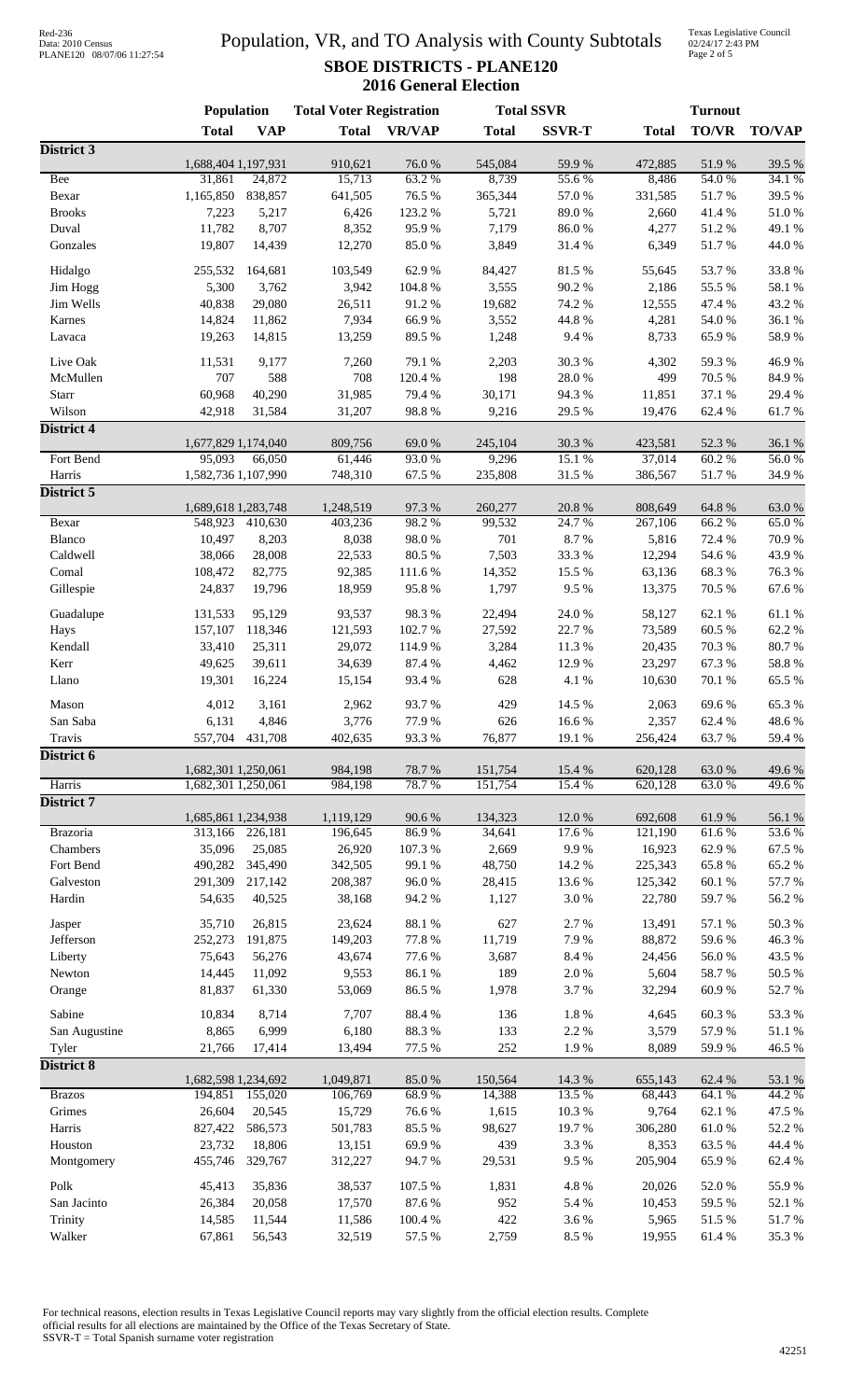# Data: 2010 Census PLANE120 08/07/06 11:27:54

### Population, VR, and TO Analysis with County Subtotals **SBOE DISTRICTS - PLANE120 2016 General Election**

Texas Legislative Council 02/24/17 2:43 PM Page 3 of 5

|                      | Population                     |                 | <b>Total Voter Registration</b> |                 | <b>Total SSVR</b> |               | <b>Turnout</b>     |                 |                |
|----------------------|--------------------------------|-----------------|---------------------------------|-----------------|-------------------|---------------|--------------------|-----------------|----------------|
|                      | <b>Total</b>                   | <b>VAP</b>      | <b>Total</b>                    | <b>VR/VAP</b>   | <b>Total</b>      | <b>SSVR-T</b> | <b>Total</b>       | <b>TO/VR</b>    | <b>TO/VAP</b>  |
| District 9           |                                |                 |                                 |                 |                   |               |                    |                 |                |
| Anderson             | 1,711,047 1,283,538<br>58,458  | 46,983          | 1,073,252<br>28,096             | 83.6%<br>59.8%  | 60,324<br>1,783   | 5.6%<br>6.3%  | 661,609<br>16,981  | 61.6%<br>60.4%  | 51.5%<br>36.1% |
| Angelina             | 86,771                         | 63,565          | 51,649                          | 81.3%           | 5,238             | 10.1%         | 30,246             | 58.6%           | 47.6%          |
| Bowie                | 92,565                         | 70,113          | 59,076                          | 84.3 %          | 1,234             | 2.1%          | 34,587             | 58.5 %          | 49.3%          |
| Camp                 | 12,401                         | 9,046           | 7,580                           | 83.8%           | 592               | 7.8 %         | 4,542              | 59.9%           | 50.2 %         |
| Cass                 | 30,464                         | 23,399          | 20,041                          | 85.6%           | 338               | 1.7%          | 12,518             | 62.5 %          | 53.5%          |
|                      |                                |                 |                                 |                 |                   |               |                    |                 |                |
| Cherokee<br>Delta    | 50,845<br>5,231                | 37,672<br>4,046 | 27,785<br>3,844                 | 73.8%<br>95.0%  | 1,970<br>126      | 7.1 %<br>3.3% | 16,790<br>2,331    | 60.4 %<br>60.6% | 44.6%<br>57.6% |
| Fannin               | 33,915                         | 26,412          | 20,564                          | 77.9%           | 746               | 3.6%          | 12,283             | 59.7%           | 46.5 %         |
| Franklin             | 10,605                         | 8,003           | 6,801                           | 85.0%           | 313               | 4.6%          | 4,381              | 64.4 %          | 54.7%          |
| Grayson              | 120,877                        | 91,745          | 78,723                          | 85.8%           | 3,614             | 4.6 %         | 47,819             | 60.7%           | 52.1 %         |
|                      |                                |                 |                                 |                 |                   |               |                    |                 |                |
| Gregg                | 121,730                        | 90,709          | 69,447                          | 76.6%           | 3,814             | 5.5 %         | 42,358             | $61.0\ \%$      | 46.7%          |
| Harrison             | 65,631                         | 48,650          | 44,441                          | 91.3%           | 1,604             | 3.6%          | 26,814             | 60.3%           | 55.1 %         |
| Henderson            | 78,532                         | 60,690          | 50,518                          | 83.2%           | 2,476             | 4.9%          | 30,572             | 60.5 %          | 50.4%          |
| Hopkins              | 35,161                         | 26,167          | 22,495                          | $86.0\;\%$      | 1,219             | 5.4 %         | 13,804             | 61.4%           | 52.8%          |
| Hunt                 | 86,129                         | 64,710          | 52,405                          | $81.0\ \%$      | 3,252             | 6.2%          | 32,062             | 61.2%           | 49.5 %         |
| Kaufman              | 103,350                        | 73,596          | 67,608                          | 91.9%           | 5,980             | $8.8\ \%$     | 41,849             | 61.9%           | 56.9%          |
| Lamar                | 49,793                         | 37,698          | 31,030                          | 82.3%           | 693               | 2.2 %         | 18,823             | 60.7%           | 49.9%          |
| Marion               | 10,546                         | 8,537           | 7,256                           | 85.0%           | 117               | 1.6%          | 4,333              | 59.7%           | 50.8%          |
| Morris               | 12,934                         | 9,921           | 8,558                           | 86.3%           | 267               | 3.1%          | 5,026              | 58.7%           | 50.7%          |
| Nacogdoches          | 64,524                         | 49,463          | 34,678                          | 70.1 %          | 2,420             | $7.0\ \%$     | 22,870             | 65.9%           | 46.2%          |
| Panola               | 23,796                         | 17,926          | 16,344                          | 91.2%           | 484               | 3.0%          | 10,475             | 64.1 %          | 58.4%          |
| Rains                | 10,914                         | 8,551           | 7,221                           | 84.4 %          | 259               | 3.6%          | 4,701              | 65.1%           | 55.0%          |
| Red River            | 12,860                         | 10,113          | 8,248                           | 81.6%           | 204               | 2.5 %         | 5,228              | 63.4%           | 51.7%          |
| Rockwall             | 78,337                         | 54,830          | 57,404                          | 104.7%          | 4,621             | 8.0%          | 40,244             | 70.1 %          | 73.4 %         |
| Rusk                 | 53,330                         | 40,951          | 31,323                          | 76.5 %          | 1,610             | 5.1 %         | 19,262             | 61.5 %          | 47.0%          |
|                      |                                |                 |                                 |                 |                   |               |                    |                 |                |
| Shelby               | 25,448                         | 18,721          | 15,176                          | 81.1%           | 695               | 4.6%          | 9,146              | 60.3%           | 48.9%          |
| Smith                | 209,714                        | 155,918         | 135,211                         | 86.7%           | 8,842             | 6.5%          | 85,230             | 63.0%           | 54.7%          |
| <b>Titus</b>         | 32,334                         | 22,451          | 16,603                          | 74.0 %          | 2,581             | 15.5 %        | 9,419              | 56.7%           | 42.0%          |
| Upshur               | 39,309                         | 29,587          | 27,915                          | 94.3%           | 796               | 2.9%          | 16,286             | 58.3%           | 55.0%          |
| Van Zandt            | 52,579                         | 39,929          | 36,086                          | 90.4%           | 1,425             | 3.9%          | 21,899             | 60.7%           | 54.8 %         |
| Wood                 | 41,964                         | 33,436          | 29,126                          | 87.1 %          | 1,011             | 3.5%          | 18,730             | 64.3%           | 56.0%          |
| <b>District 10</b>   | 1,613,000 1,184,465            |                 | 1,077,412                       | 91.0%           | 131,787           | 12.2 %        | 680,504            | 63.2%           | 57.5 %         |
| Austin               | 28,417                         | 21,288          | 19,275                          | 90.5 %          | 2,290             | 11.9%         | 12,411             | 64.4 %          | 58.3%          |
| Bastrop              | 74,171                         | 54,719          | 45,115                          | 82.4%           | 7,564             | 16.8%         | 28,888             | 64.0%           | 52.8 %         |
| Bell                 | 310,235                        | 222,118         | 186,498                         | 84.0%           | 23,788            | 12.8%         | 96,148             | 51.6%           | 43.3%          |
| Burleson             | 17,187                         | 13,142          | 11,635                          | 88.5%           | 1,157             | 9.9%          | 6,964              | 59.9%           | 53.0%          |
| <b>Burnet</b>        | 42,750                         | 32,829          | 29,579                          | 90.1 %          | 2,689             | 9.1%          | 19,517             | 66.0%           | 59.5 %         |
| Falls                |                                | 13,989          |                                 |                 |                   | 9.9%          |                    |                 | 37.5 %         |
|                      | 17,866<br>24,554               | 19,165          | 10,140<br>16,273                | 72.5 %<br>84.9% | 1,005<br>1,409    | 8.7%          | 5,250<br>11,163    | 51.8%<br>68.6%  | 58.2 %         |
| Fayette<br>Freestone | 19,816                         | 15,186          | 11,997                          | 79.0%           | 518               | 4.3 %         | 7,735              | 64.5 %          | 50.9%          |
| Lee                  | 16,612                         | 12,267          | 10,294                          | 83.9%           | 1,004             | 9.8%          | 6,558              | 63.7%           | 53.5%          |
| Leon                 | 16,801                         | 13,052          | 11,166                          | 85.6%           | 565               | 5.1 %         | 7,484              | $67.0\ \%$      | 57.3 %         |
|                      |                                |                 |                                 |                 |                   |               |                    |                 |                |
| Limestone            | 23,384                         | 17,867          | 13,662                          | 76.5 %          | 994               | 7.3 %         | 7,828              | 57.3 %          | 43.8%          |
| Madison              | 13,664                         | 10,664          | 7,193                           | 67.5 %          | 551               | 7.7%          | 4,361              | 60.6%           | 40.9%          |
| Milam                | 24,757                         | 18,205          | 14,797                          | 81.3%           | 1,930             | 13.0%         | 8,808              | 59.5 %          | 48.4%          |
| Robertson            | 16,622                         | 12,409          | 11,505                          | 92.7%           | 1,334             | 11.6%         | 7,113              | 61.8%           | 57.3 %         |
| Travis               | 466,562                        | 347,521         | 324,025                         | 93.2%           | 41,608            | 12.8%         | 212,322            | 65.5%           | 61.1%          |
| Waller               | 43,205                         | 32,549          | 31,131                          | 95.6%           | 3,672             | 11.8%         | 17,092             | 54.9%           | 52.5 %         |
| Washington           | 33,718                         | 26,268          | 22,947                          | 87.4 %          | 1,331             | 5.8 %         | 15,000             | 65.4%           | 57.1 %         |
| Williamson           | 422,679                        | 301,227         | 300,180                         | 99.7%           | 38,378            | 12.8%         | 205,862            | 68.6%           | 68.3%          |
| District 11          |                                |                 |                                 |                 |                   |               |                    |                 |                |
|                      | 1,694,087 1,247,460            |                 | 1,073,697                       | 86.1 %          | 117,717           | 11.0%         | 694,083            | 64.6 %          | 55.6%          |
| <b>Dallas</b>        | 320,976                        | 242,871         | 178,147                         | 73.4 %          | 24,282            | 13.6%         | 112,955            | 63.4 %          | 46.5 %         |
| Parker               | 116,927                        | 87,058          | 85,279                          | 98.0%           | 4,386             | 5.1 %         | 57,794             | 67.8%           | 66.4%          |
| Tarrant              | 1,256,184                      | 917,531         | 810,271                         | 88.3%           | 89,049            | 11.0%         | 523,334            | 64.6 %          | 57.0 %         |
| <b>District 12</b>   |                                |                 |                                 |                 |                   |               |                    |                 |                |
| Collin               | 1,704,879 1,244,293<br>782,341 | 557,664         | 1,094,683<br>538,395            | 88.0%<br>96.5%  | 103,079<br>38,764 | 9.4%<br>7.2 % | 721,036<br>364,432 | 65.9%<br>67.7%  | 57.9%<br>65.3% |
| Dallas               | 922,538                        | 686,629         | 556,288                         | $81.0\ \%$      | 64,315            | 11.6%         | 356,604            | 64.1 %          | 51.9%          |
| <b>District 13</b>   |                                |                 |                                 |                 |                   |               |                    |                 |                |
|                      | 1,677,475 1,168,818            |                 | 821,856                         | 70.3%           | 188,424           | 22.9 %        | 446,785            | 54.4 %          | 38.2%          |
| <b>Dallas</b>        | 1,124,625                      | 784,376         | 553,906                         | 70.6 %          | 133,108           | 24.0%         | 301,031            | 54.3%           | 38.4 %         |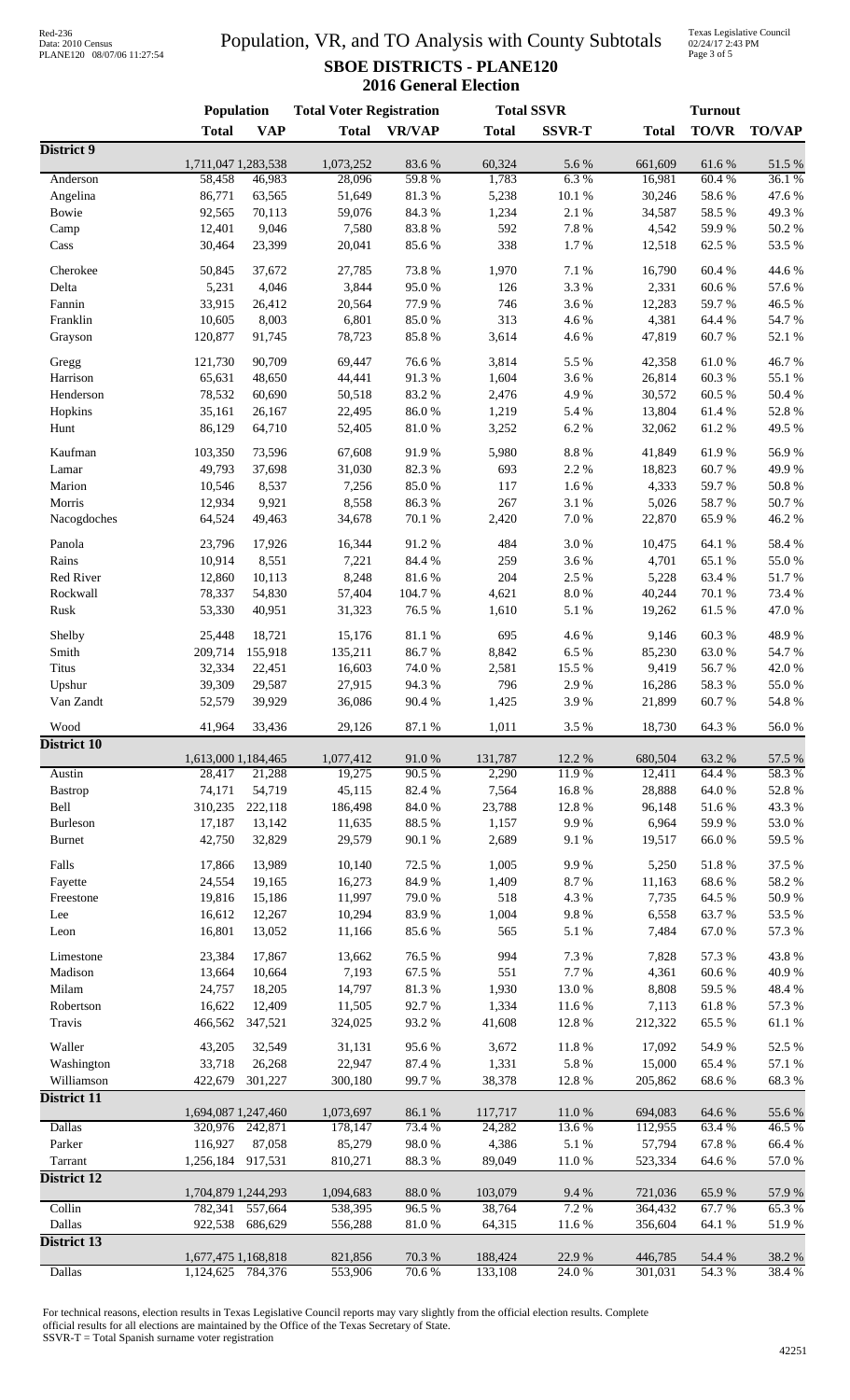| Red-236           |                            |
|-------------------|----------------------------|
| Data: 2010 Census |                            |
|                   | PLANE120 08/07/06 11:27:54 |

### Population, VR, and TO Analysis with County Subtotals **SBOE DISTRICTS - PLANE120 2016 General Election**

Texas Legislative Council 02/24/17 2:43 PM Page 4 of 5

|                               | Population          |                | <b>Total Voter Registration</b> |                  |              | <b>Total SSVR</b> | <b>Turnout</b> |                 |                     |
|-------------------------------|---------------------|----------------|---------------------------------|------------------|--------------|-------------------|----------------|-----------------|---------------------|
|                               | <b>Total</b>        | <b>VAP</b>     | <b>Total</b>                    | <b>VR/VAP</b>    | <b>Total</b> | <b>SSVR-T</b>     | <b>Total</b>   | TO/VR           | <b>TO/VAP</b>       |
| <b>District 13</b>            |                     |                |                                 |                  |              |                   |                |                 |                     |
| Tarrant<br><b>District 14</b> | 552,850             | 384,442        | 267,950                         | 69.7%            | 55,316       | 20.6%             | 145,754        | 54.4 %          | 37.9%               |
|                               | 1,681,755 1,235,788 |                | 1,094,886                       | 88.6%            | 108,175      | 9.9%              | 689,639        | 63.0%           | 55.8%               |
| <b>Bosque</b>                 | 18,212              | 14,041         | 12,000                          | 85.5%            | 908          | 7.6 %             | 7,906          | 65.9%           | 56.3%               |
| <b>Brown</b>                  | 38,106              | 28,985         | 23,420                          | $80.8~\%$        | 2,766        | 11.8%             | 14,236         | 60.8%           | 49.1 %              |
| Comanche                      | 13,974              | 10,594         | 8,911                           | 84.1 %           | 1,170        | 13.1 %            | 5,239          | 58.8%           | 49.5 %              |
| Coryell                       | 75,388              | 54,383         | 37,604                          | 69.1%            | 3,627        | 9.6%              | 18,643         | 49.6%           | 34.3 %              |
| Denton                        | 662,614             | 480,354        | 464,507                         | 96.7%            | 41,386       | 8.9%              | 302,835        | 65.2%           | 63.0%               |
| Eastland                      | 18,583              | 14,421         | 11,680                          | $81.0\ \%$       | 915          | 7.8%              | 7,080          | 60.6%           | 49.1 %              |
| Ellis                         | 149,610             | 106,295        | 102,208                         | 96.2%            | 13,788       | 13.5 %            | 64,355         | 63.0%           | 60.5 %              |
| Erath                         | 37,890              | 29,442         | 21,549                          | 73.2 %           | 1,885        | 8.7%              | 14,101         | 65.4 %          | 47.9%               |
| Hamilton                      | 8,517               | 6,701          | 5,463                           | 81.5%            | 226          | 4.1 %             | 3,643          | 66.7%           | 54.4 %              |
| Hill                          | 35,089              | 26,569         | 22,825                          | 85.9%            | 2,024        | 8.9%              | 13,113         | 57.5 %          | 49.4%               |
| Hood                          | 51,182              | 40,280         | 38,281                          | 95.0%            | 1,965        | 5.1 %             | 26,477         | 69.2%           | 65.7%               |
| Jack                          | 9,044               | 7,052          | 5,077                           | 72.0%            | 262          | 5.2 %             | 3,396          | 66.9%           | 48.2 %              |
| Johnson                       | 150,934             | 109,785        | 91,876                          | 83.7%            | 9,051        | 9.9%              | 58,102         | 63.2%           | 52.9%               |
| Lampasas                      | 19,677              | 14,801         | 13,786                          | 93.1 %           | 1,439        | 10.4 %            | 8,413          | 61.0%           | 56.8%               |
| McLennan                      | 234,906             | 175,161        | 136,082                         | 77.7 %           | 17,788       | 13.1 %            | 80,544         | 59.2%           | 46.0%               |
| Mills                         | 4,936               | 3,739          | 3,441                           | 92.0%            | 295          | 8.6%              | 2,247          | 65.3%           | 60.1%               |
| Navarro                       | 47,735              | 34,812         | 27,813                          | 79.9%            | 2,809        | 10.1 %            | 16,440         | 59.1 %          | 47.2 %              |
| Palo Pinto                    | 28,111              | 21,080         | 17,497                          | 83.0%            | 1,655        | 9.5%              | 10,335         | 59.1 %          | 49.0%               |
| Somervell                     | 8,490               | 6,244          | 6,017                           | 96.4%            | 519          | 8.6%              | 3,896          | 64.7%           | 62.4%               |
| Stephens                      | 9,630               | 7,325          | 5,730                           | 78.2%            | 673          | 11.7%             | 3,457          | 60.3%           | 47.2%               |
|                               |                     |                |                                 |                  |              |                   |                |                 |                     |
| Wise<br><b>District 15</b>    | 59,127              | 43,724         | 39,119                          | 89.5 %           | 3,024        | 7.7 %             | 25,181         | 64.4 %          | 57.6%               |
|                               | 1,677,092 1,250,145 |                | 979,003                         | 78.3 %           | 203,417      | 20.8%             | 570,258        | 58.2 %          | 45.6 %              |
| Andrews                       | 14,786              | 10,474         | 9,151                           | 87.4 %           | 3,436        | 37.5 %            | 4,944          | 54.0%           | 47.2 %              |
| Archer                        | 9,054               | 6,869          | 6,314                           | 91.9%            | 202          | 3.2%              | 4,343          | 68.8%           | 63.2%               |
| Armstrong                     | 1,901               | 1,478          | 1,391                           | 94.1 %           | 44           | 3.2%              | 959            | 68.9%           | 64.9%               |
| <b>Bailey</b>                 | 7,165               | 4,949          | 3,713                           | 75.0%            | 1,609        | 43.3%             | 1,792          | 48.3%           | 36.2%               |
| <b>Baylor</b>                 | 3,726               | 2,958          | 2,433                           | 82.3%            | 187          | 7.7%              | 1,513          | 62.2%           | 51.1%               |
| Borden                        | 641                 | 503            | 463                             | 92.0%            | $38\,$       | 8.2%              | 371            | 80.1%           | 73.8%               |
| <b>Briscoe</b>                | 1,637               | 1,275          | 1,096                           | $86.0\;\%$       | 173          | 15.8%             | 744            | 67.9%           | 58.4%               |
| Callahan                      | 13,544              | 10,319         | 9,198                           | 89.1 %           | 464          | 5.0%              | 5,684          | 61.8%           | 55.1 %              |
| Carson                        | 6,182               | 4,595          | 4,317                           | 93.9%            | 242          | 5.6%              | 2,991          | 69.3%           | 65.1 %              |
| Castro                        | 8,062               | 5,539          | 3,959                           | 71.5 %           | 1,796        | 45.4 %            | 2,035          | 51.4%           | 36.7%               |
| Childress                     |                     |                |                                 |                  |              |                   |                |                 | 37.7 %              |
| Clay                          | 7,041<br>10,752     | 5,533<br>8,310 | 3,563<br>7,656                  | 64.4 %<br>92.1 % | 509<br>204   | 14.3 %<br>2.7%    | 2,084<br>5,051 | 58.5 %<br>66.0% | 60.8%               |
| Cochran                       | 3,127               | 2,209          | 1,777                           | 80.4 %           | 751          | 42.3%             | 907            | 51.0%           | 41.1%               |
| Coke                          | 3,320               | 2,621          | 2,192                           | 83.6%            | 255          | 11.6 %            | 1,457          | 66.5%           | 55.6%               |
| Coleman                       | 8,895               | 6,916          | 5,942                           | 85.9%            | 656          | 11.0%             | 3,643          | 61.3%           | 52.7%               |
|                               |                     |                |                                 |                  |              |                   |                |                 |                     |
| Collingsworth                 | 3,057               | 2,212          | 1,901                           | 85.9%            | 317          | 16.7%             | 1,157          | 60.9%           | 52.3 %              |
| Cooke                         | 38,437              | 28,606         | 25,087                          | 87.7%            | 1,437        | 5.7%              | 16,111         | 64.2 %          | 56.3%               |
| Cottle                        | 1,505               | 1,155          | 1,072                           | 92.8%            | 172          | 16.0%<br>43.7%    | 612<br>1,765   | 57.1 %<br>49.0% | 53.0%<br>40.9%      |
| Crosby<br>Dallam              | 6,059<br>6,703      | 4,312<br>4,700 | 3,605<br>3,151                  | 83.6%<br>67.0%   | 1,575<br>828 | 26.3%             | 1,558          | 49.4 %          | 33.1 %              |
|                               |                     |                |                                 |                  |              |                   |                |                 |                     |
| Dawson                        | 13,833              | 10,411         | 7,342                           | 70.5 %           | 3,549        | 48.3%             | 3,563          | 48.5 %          | 34.2 %              |
| Deaf Smith                    | 19,372              | 13,131         | 8,666                           | $66.0\ \%$       | 4,554        | 52.6 %            | 4,223          | 48.7%           | 32.2 %              |
| Dickens                       | 2,444               | 1,952          | 1,330                           | 68.1 %           | 249          | 18.7%             | 930            | 69.9%           | 47.6%               |
| Donley                        | 3,677               | 2,919          | 2,312                           | 79.2%            | 107          | 4.6%              | 1,465          | 63.4 %          | 50.2%               |
| Fisher                        | 3,974               | 3,076          | 2,768                           | $90.0\;\%$       | 548          | 19.8%             | 1,730          | 62.5 %          | 56.2%               |
| Floyd                         | 6,446               | 4,584          | 4,073                           | 88.9%            | 1,810        | 44.4 %            | 2,044          | 50.2 %          | 44.6 %              |
| Foard                         | 1,336               | 1,058          | 948                             | 89.6%            | 120          | 12.7%             | 524            | 55.3%           | 49.5 %              |
| Gaines                        | 17,526              | 11,420         | 8,617                           | 75.5 %           | 2,788        | 32.4 %            | 4,715          | 54.7%           | 41.3%               |
| Garza                         | 6,461               | 5,185          | 2,721                           | 52.5 %           | 748          | 27.5 %            | 1,484          | 54.5 %          | 28.6%               |
| Gray                          | 22,535              | 16,964         | 12,723                          | 75.0%            | 1,457        | 11.5 %            | 7,540          | 59.3%           | 44.4 %              |
| Hale                          | 36,273              | 25,839         | 19,471                          | 75.4 %           | 8,918        | 45.8%             | 9,051          | 46.5 %          | 35.0%               |
| Hall                          | 3,353               | 2,486          | 2,021                           | 81.3 %           | 392          | 19.4 %            | 1,091          | 54.0 %          | 43.9%               |
| Hansford                      | 5,613               | 3,910          | 3,066                           | 78.4%            | 669          | 21.8%             | 1,953          | 63.7%           | 49.9%               |
| Hardeman                      | 4,139               | 3,120          | 2,536                           | 81.3%            | 286          | 11.3%             | 1,515          | 59.7%           | 48.6%               |
| Hartley                       | 6,062               | 4,693          | 2,974                           | 63.4%            | 250          | 8.4 %             | 1,964          | 66.0%           | 41.8%               |
|                               |                     |                |                                 |                  |              |                   |                |                 |                     |
| Haskell<br>Hemphill           | 5,899<br>3,807      | 4,671<br>2,691 | 3,393<br>2,366                  | 72.6%<br>87.9%   | 595<br>287   | 17.5 %<br>12.1 %  | 1,765<br>1,721 | 52.0%<br>72.7%  | 37.8%<br>$64.0\ \%$ |
|                               |                     |                |                                 |                  |              |                   |                |                 |                     |